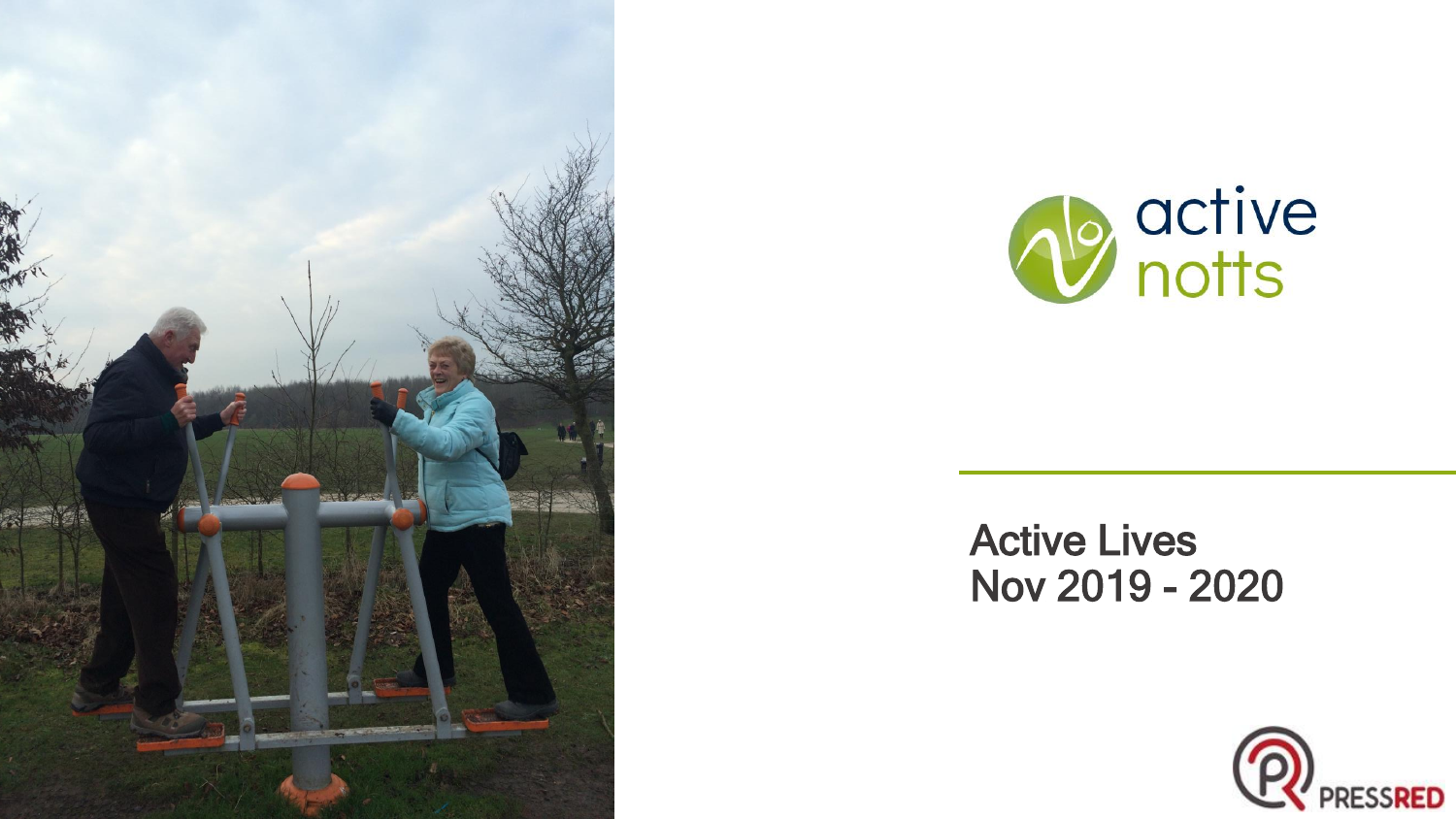#### **Contents**

- National Summary
- National Demographic update
- Inactive trend
- Active trend
- Nov 1516 by LA
- $\blacksquare$  Nov 1617 by LA
- Nov 1718 by LA
- Nov 1819 by LA
- Nov 1920 by LA

active

- Change between Nov 1516 and Nov 1920
- Change between Nov 1819 and Nov 1920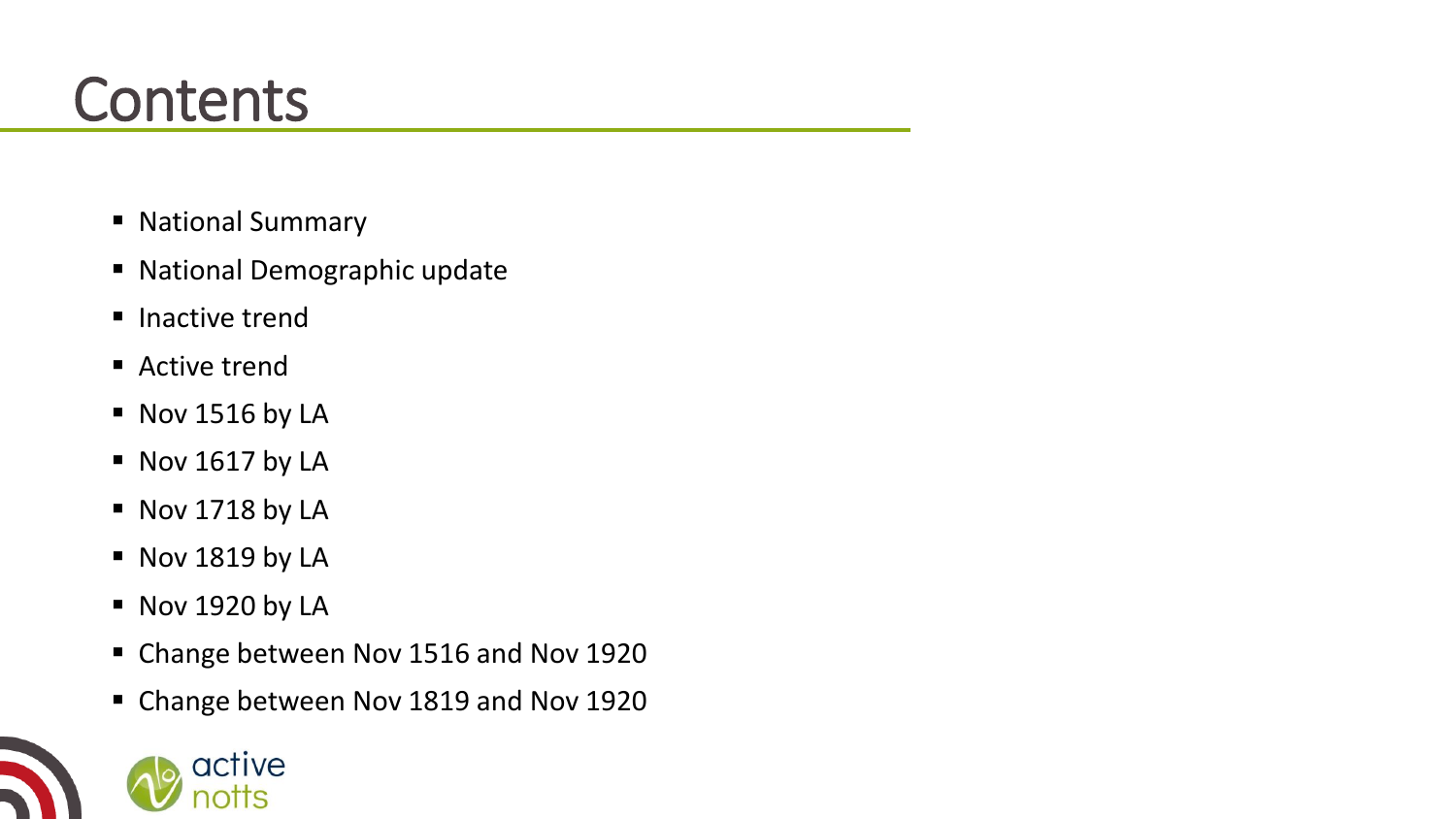Activity levels were hit hardest during the initial phase of the pandemic, and the proportion of the population classed as active dropped by 7.1%. This represents just over 3m fewer active adults.

During the second phase, as restrictions were eased, activity levels were still down compared to 12 months ago, but the reductions were smaller:

- 4.4%/2.0m fewer active adults across mid-May to mid-July
- 3.1%/1.4m fewer active adults across mid-July to mid-September

During the third phase of the pandemic, as new restrictions were imposed but before the full impact of the national lockdown was felt, activity levels decreased by 1.8% (0.8m fewer active adults). This was notably a smaller decrease than during the lockdown phase, indicating some recovery

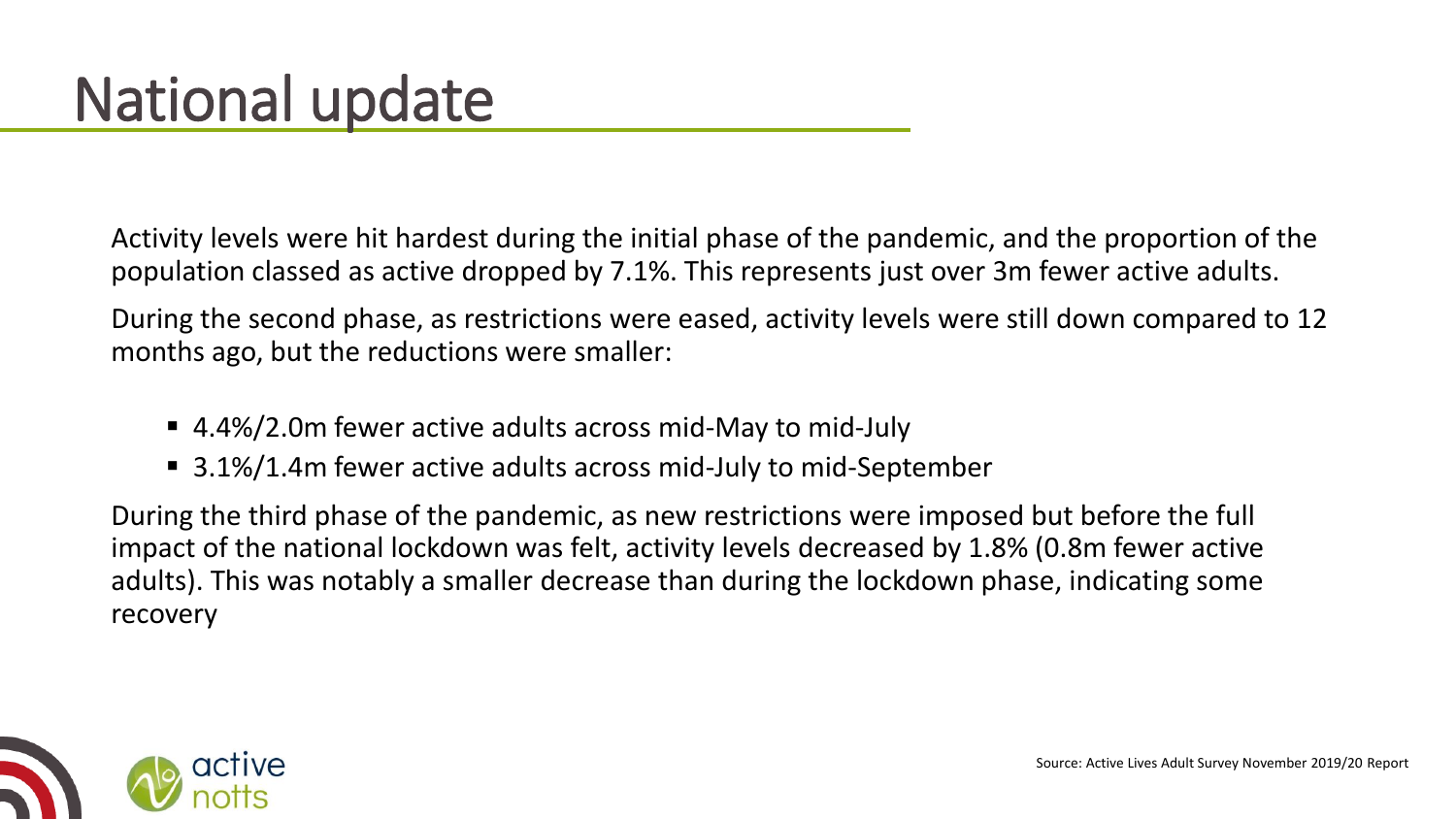# National update

#### **Demographics**

**Gender:** As the pandemic hit, male activity levels fell more quickly with a larger drop during the initial lockdown (mid-March to mid-May). They then recovered more quickly, whereas female activity levels remained more consistently lower than 12 months earlier. This indicates that, despite their activity levels initially seeming more resilient to the pandemic, women who've seen activity levels fall may take longer and require more support to return

**NS SEC:** Compared to 12 months ago, activity levels have fallen amongst all groups, with those from lower socio-economic groups (routine/semiroutine jobs and those who are long-term unemployed or have never worked, NS-SEC 6-8) seeing larger drops than those from higher socio-economic groups (managerial, administrative and professional occupations, NS-SEC 1-2). As such, the existing inequalities have widened

**Age:** As per the national picture, 16-34-year-olds have seen a large initial drop in activity levels, with recovery into mid-September to mid-November despite some restrictions remaining in place. Given the longer-term downward trend observed, this suggests activity can be recovered within this group. The 35-54 age group saw a smaller but consistent drop throughout the period. The 55-74 age group has largely followed the national pattern, with large initial drops in activity and then recovery into midSeptember to mid-November. This suggests there may be a return to growth in activity levels post pandemic. The 75+ group, however, saw consistently large drops throughout the period with no real sign of recovery. This indicates the older age group may need additional support to recover activity levels, or there's a risk of the inequality widening once again.

**Disability and long term health conditions:** Decreases were the strongest during the initial lockdown phase amongst both those with and without a disability or long-term health condition - in line with the national picture. The scale of drops was slightly greater for disabled people or those with a long-term health condition, which may be attributed to the requirement for those with health conditions to shield.

**Ethnicity:** There's a clear divide whereby Black and Asian adults, as well as those in the 'other ethnic group', are less likely to be active than those who are White or Mixed race. The pandemic's had a disproportionately negative impact on those with the lowest activity levels and as such the inequalities have widened. Amongst those from Asian (excluding Chinese) backgrounds, men have driven the drops. Despite this, women of Black and Asian (excluding Chinese) ethnicities remain the least active and have the largest gender gap to their male equivalents

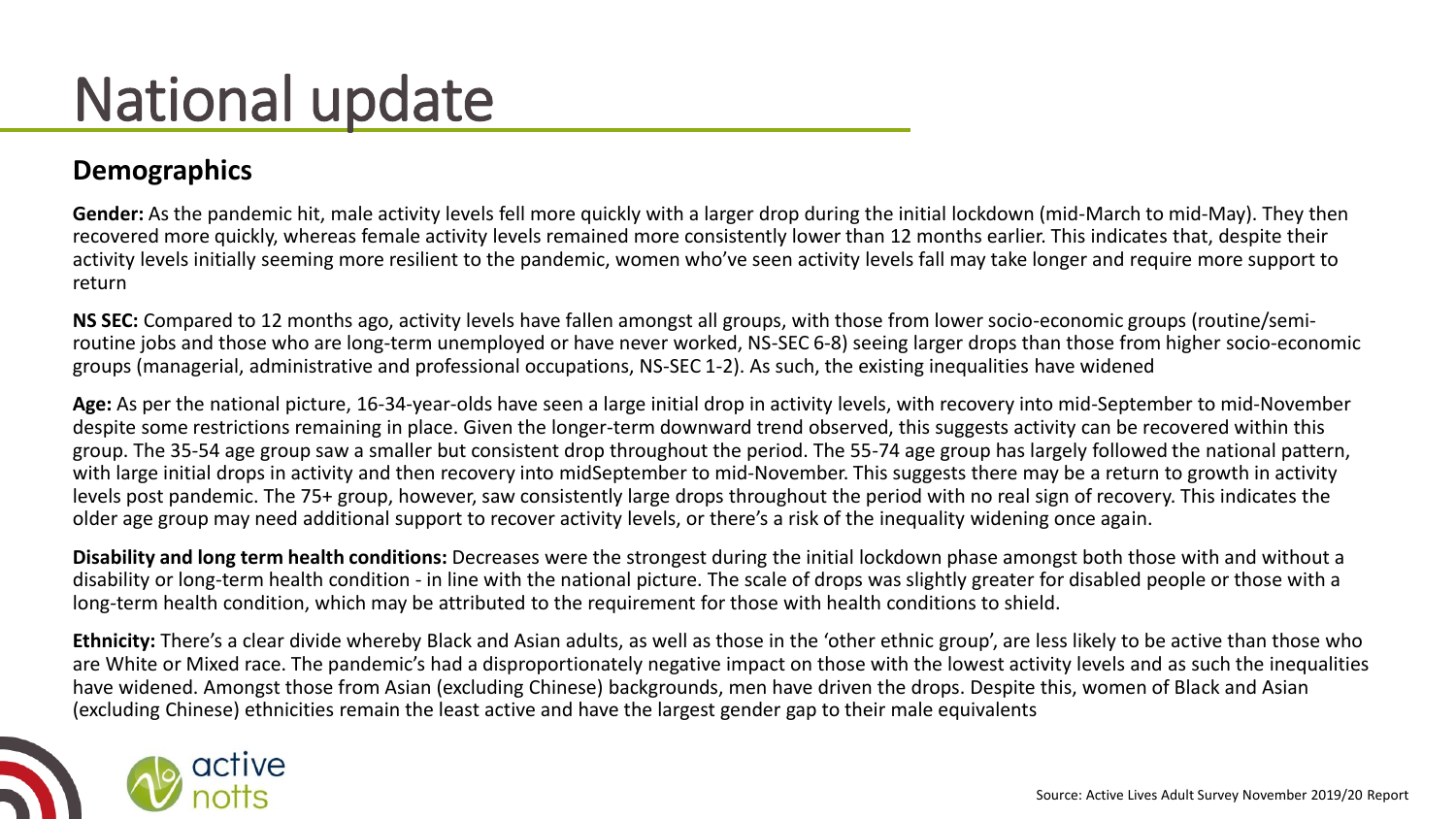#### Inactive trend

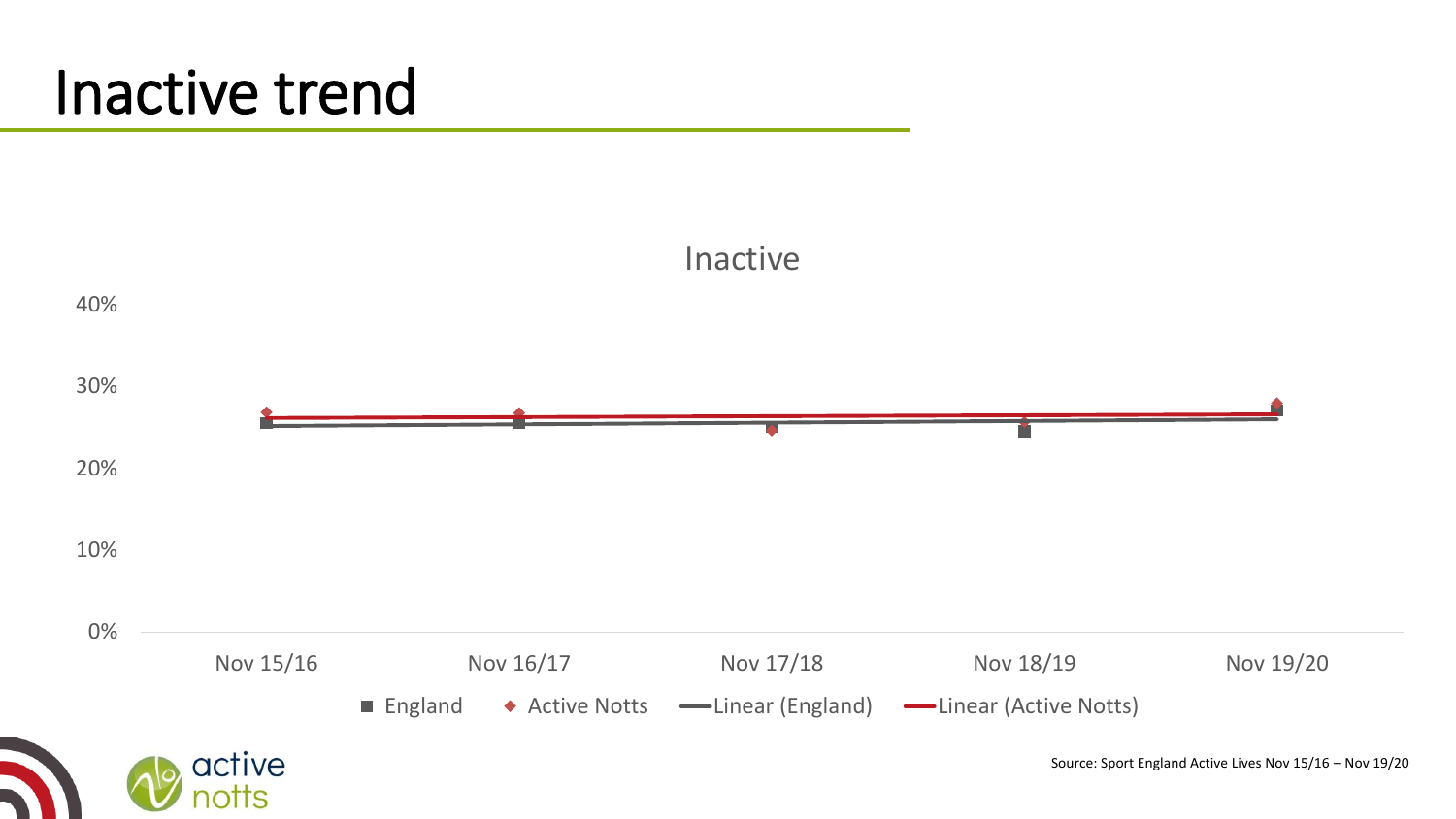#### Active trend

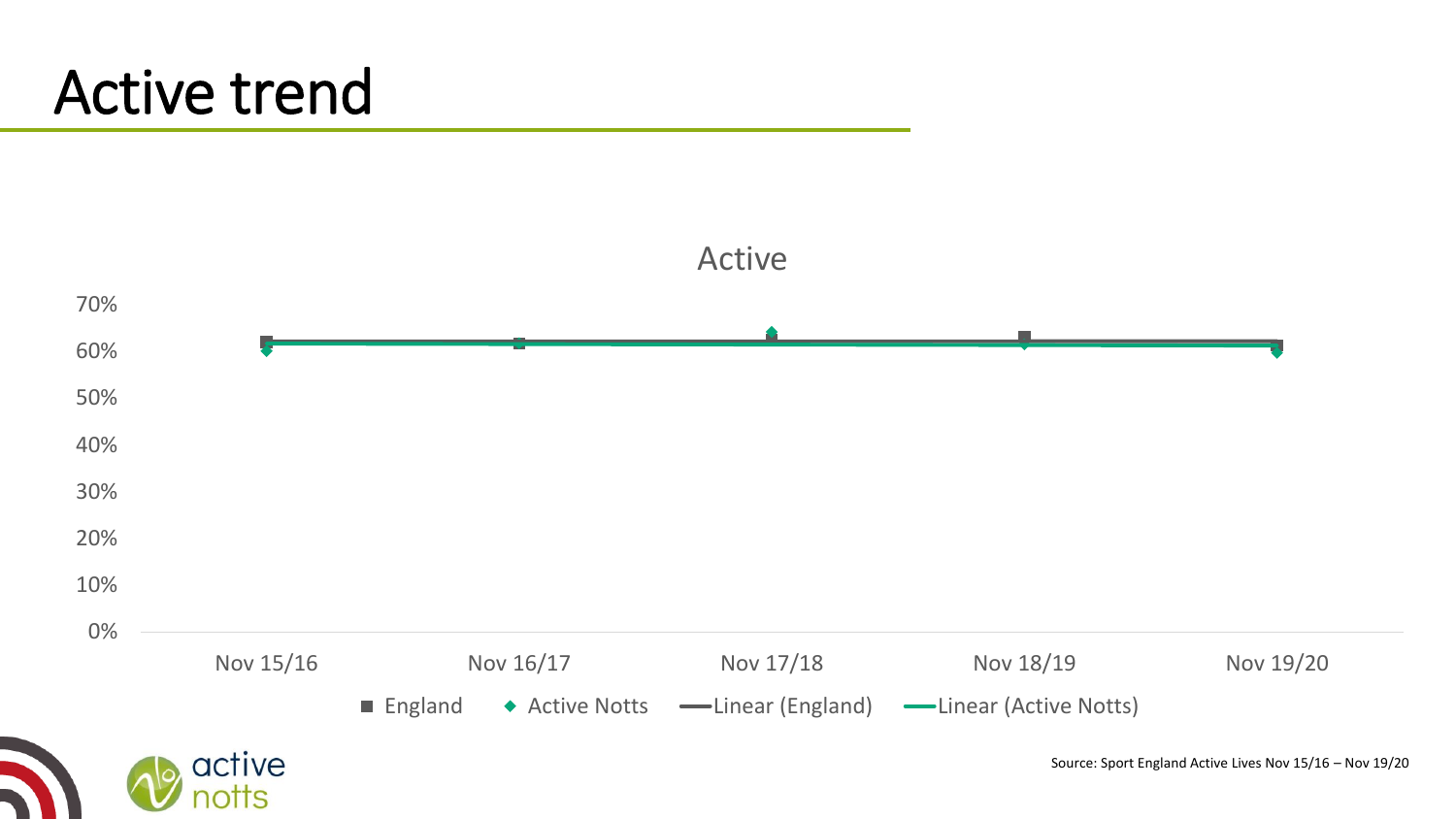## Activity levels Nov 15/16

active

otts



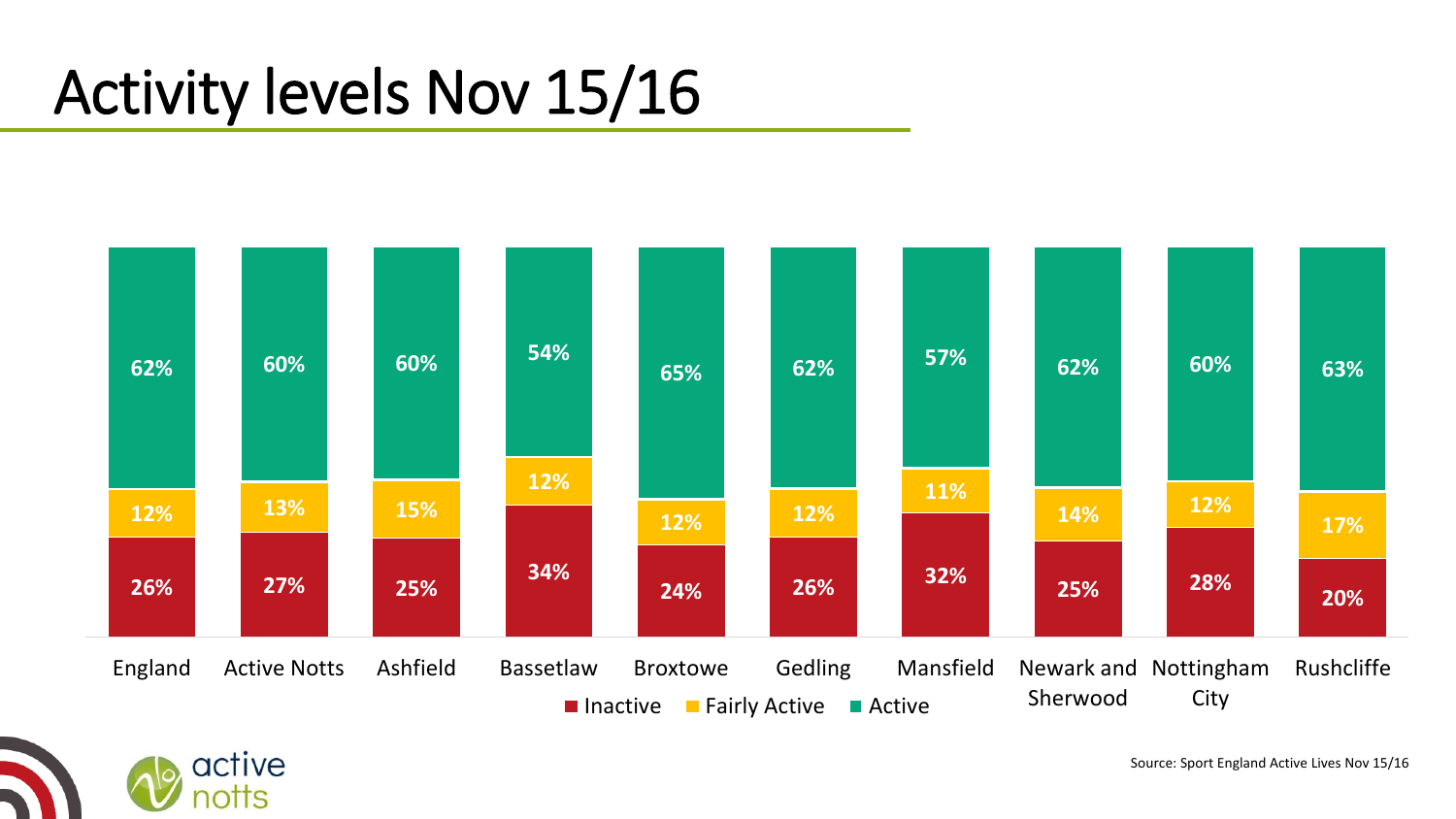## Activity levels Nov 16/17

active

otts



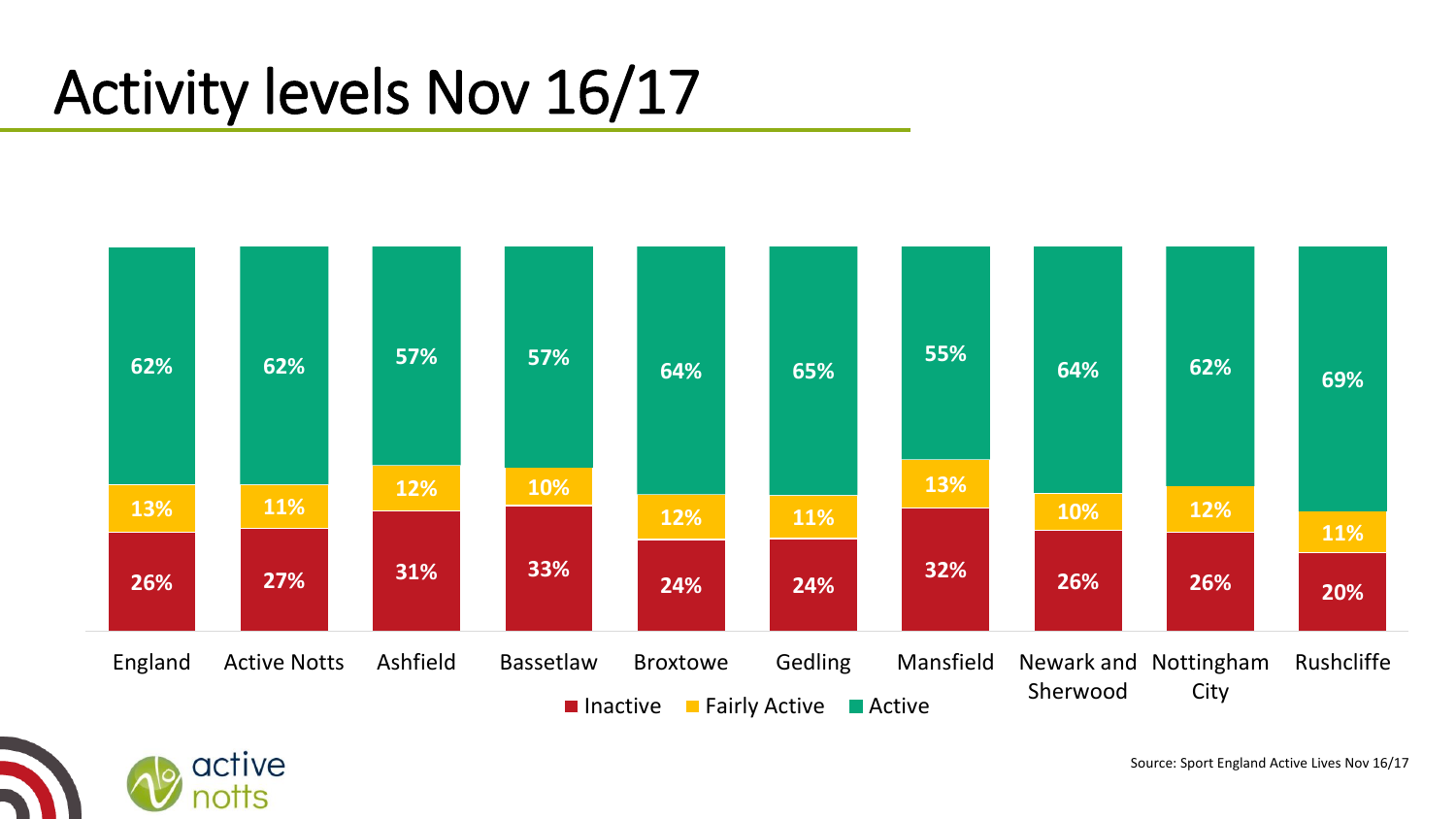## Activity levels Nov 17/18



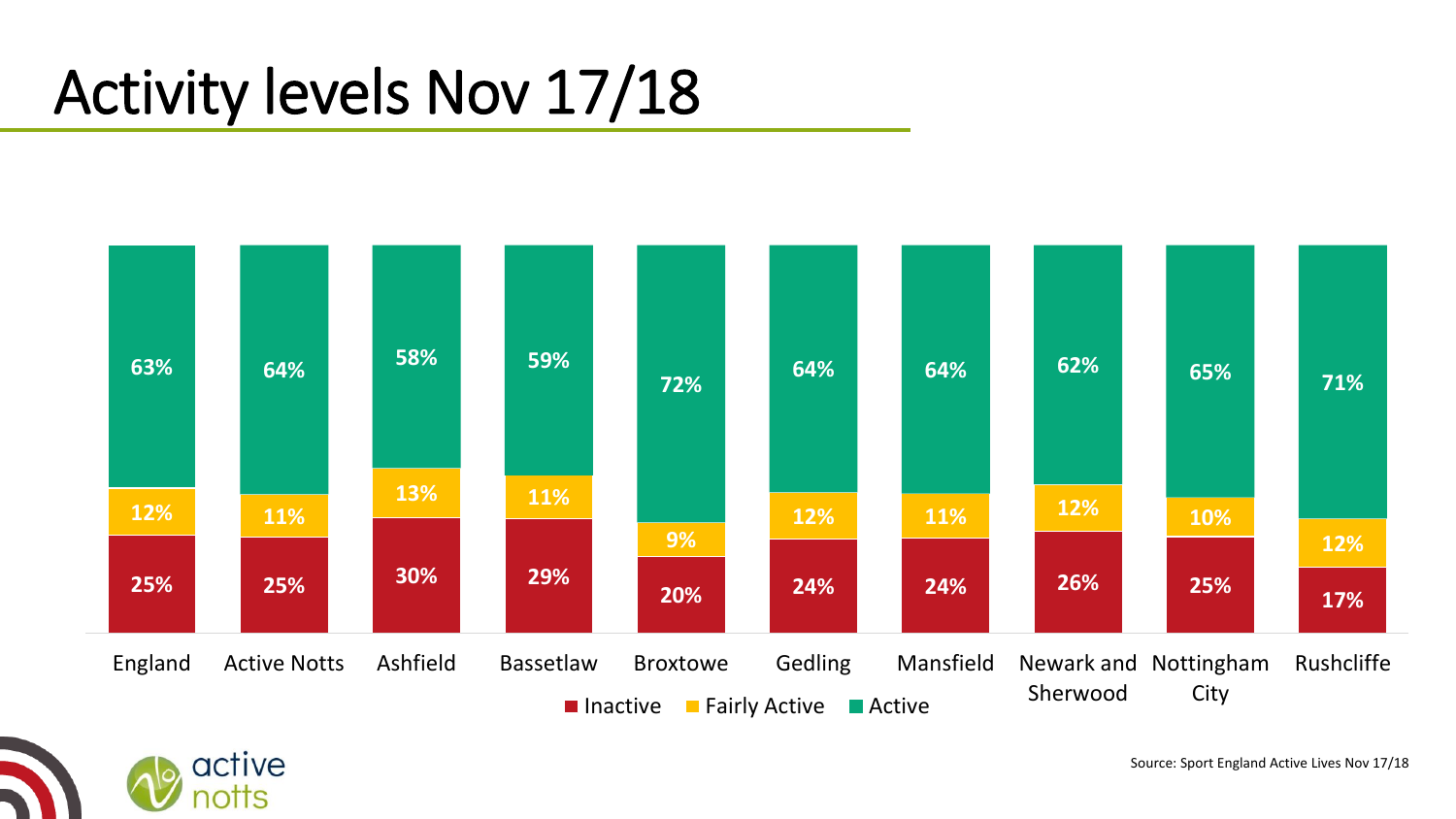### Activity levels Nov 18/19



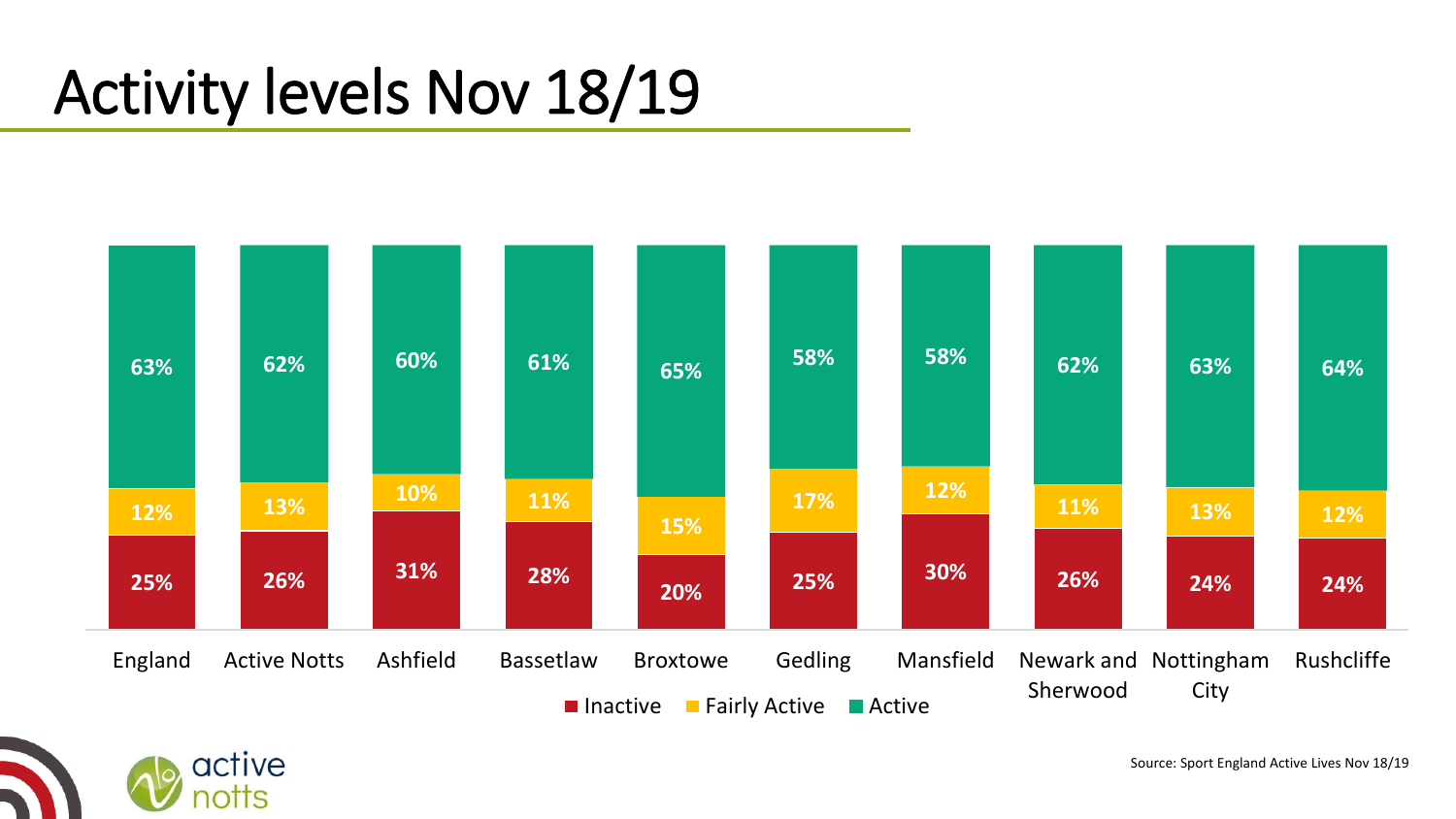## Activity levels Nov 19/20

active

otts

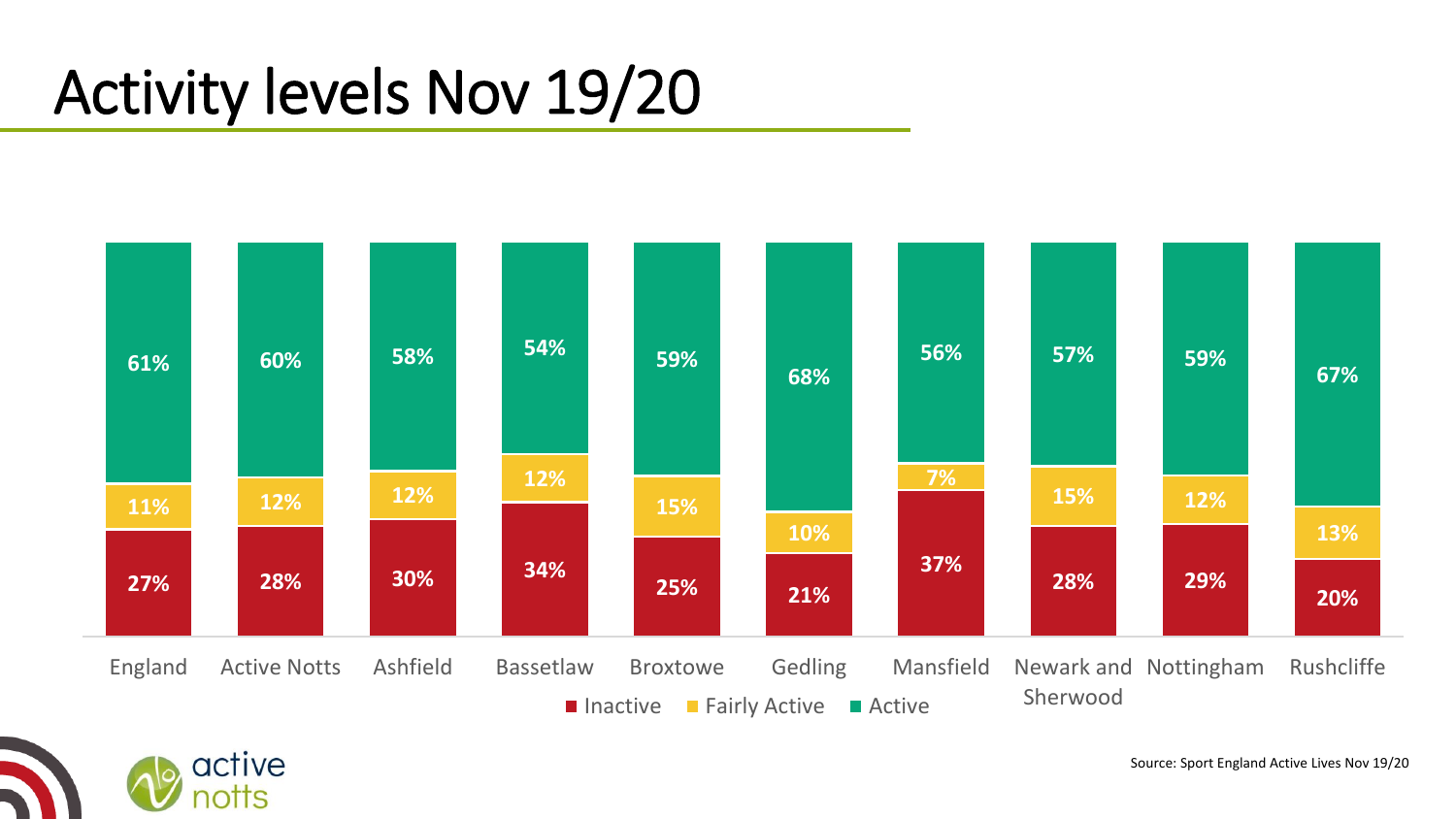## Absolute Change

**Absolute Change (Nov 1516 – Nov 1920) Significant Worsening** Significant *Significant Worsening* Significant improvement

|                     | <b>Inactive</b> |                             | <b>Fairly Active</b> |                      | Active  |                             |
|---------------------|-----------------|-----------------------------|----------------------|----------------------|---------|-----------------------------|
| England             | 1.6%            | <b>Significant increase</b> | $-0.9%$              | Significant decrease | $-0.7%$ | <b>Significant decrease</b> |
| <b>Active Notts</b> | 1.1%            | No change                   | $-0.7%$              | No change            | $-0.4%$ | No change                   |
| Ashfield            | 4.4%            | No change                   | $-2.9%$              | No change            | $-1.6%$ | No change                   |
| Bassetlaw           | 0.3%            | No change                   | $-0.3%$              | No change            | $0.0\%$ | No change                   |
| <b>Broxtowe</b>     | 1.6%            | No change                   | 3.7%                 | No change            | $-5.3%$ | No change                   |
| Gedling             | $-4.4%$         | No change                   | $-2.0%$              | No change            | 6.4%    | No change                   |
| Mansfield           | 5.1%            | No change                   | $-4.5%$              | Significant decrease | $-0.6%$ | No change                   |
| Newark and Sherwood | 3.5%            | No change                   | 1.2%                 | No change            | $-4.7%$ | No change                   |
| Nottingham City     | 0.4%            | No change                   | 0.6%                 | No change            | $-0.9%$ | No change                   |
| Rushcliffe          | $-0.6%$         | No change                   | $-3.9%$              | No change            | 4.5%    | No change                   |



Source: Sport England Active Lives Nov 15/16 – Nov 19/20